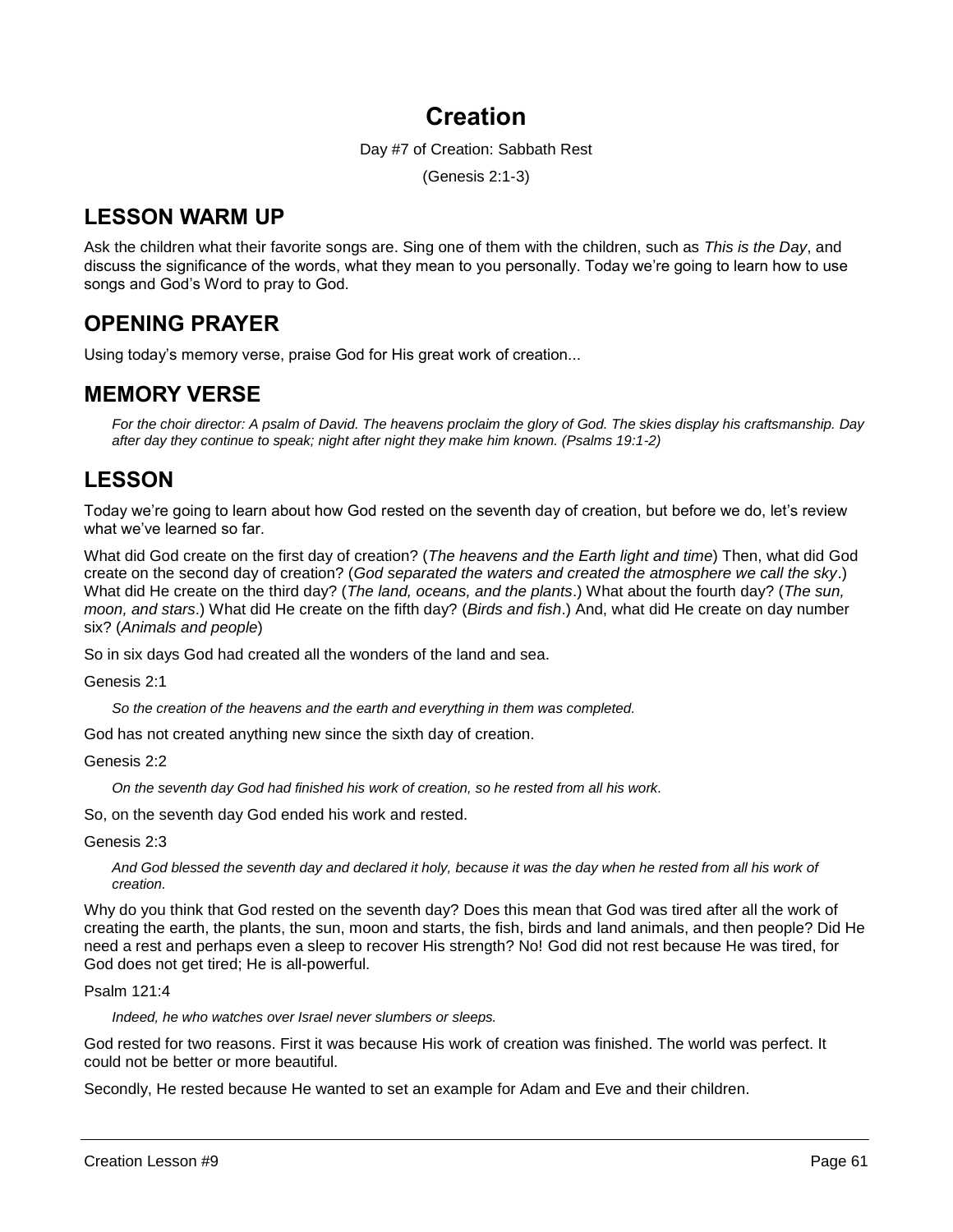God certainly did not need six days to make everything any more than He needed billions of years! He could have made the world in an instant of time; with the snap of His fingers. He can do anything. But, God worked for six days then blessed the seventh day so that it might be a blessing to Adam and Eve. He set the seventh day apart for Adam and Eve to think about Him.

By the way, this is why a week is seven days long, not six days or eight. It is based on the way God made the universe during Creation Week.

God made us because He wanted someone to talk to and someone to talk to Him. He wanted someone to love and someone to love Him back. That is why He wanted us to have at least one day a week with nothing to distract us from reflecting upon His great work of creation. This refreshes our hearts.

When we look at the things God has made, it should fill our hearts with love for Him. As you watch a bee fly or observe a spider spinning its web, or a humming bird hovering like a helicopter; we marvel at God's wisdom and greatness. This fills our hearts with reverence for our Creator.

That's why God included a rule about this in the Ten Commandments:

Exodus 20:8-11

*"Remember to observe the Sabbath day by keeping it holy. You have six days each week for your ordinary work, but the seventh day is a Sabbath day of rest dedicated to the LORD your God. On that day no one in your household may do any work. This includes you, your sons and daughters, your male and female servants, your livestock, and any foreigners living among you. For in six days the LORD made the heavens, the earth, the sea, and everything in them; but on the seventh day he rested. That is why the LORD blessed the Sabbath day and set it apart as holy.* 

Sabbath is another word for "rest." Christians have their Sabbath Rest on Sunday because Jesus arose from the grave on that day. We call it the *Lord's Day*.

How should we keep the Lord's Day? By resting from our regular work and by worshiping the Lord our Maker (Psalm 95:6). When we take time to think about how much God loves us, peace and happiness will come into our lives. Then we will want to give him praise and worship Him.

## **What is the Different Between Praise and Worship?**

When you think about all that God has done to create such an awesome world for us to live in, does that fill you with joy? Praise is when you can't help yourself from saying "Thank you!" to our amazing God for all he has done. It goes right along with thanking him and telling him we appreciate His mighty works on our behalf! But, praise is not just for God, we can also give praise to people when we see and appreciate a good thing they have done.

Worship, on the other hand, is reserved only for God. The Bible tells us to worship the Lord your God and Him only. Praise can be part of worship, but worship goes beyond praise. Worship comes from a different place within our spirits. Often, worship is coupled with the act of bowing or kneeling. It is through true worship that we invite the Holy Spirit to speak to us, convict us, and comfort us. Often, services begin with joyous praise songs and transition to a quieter, more introspective opportunity for worship

## **Who is to Praise God?**

The holy angels, those of us who have accepted Jesus as their personal savior from sin, all of creation. In Luke 19:40, Jesus said that if people don't praise God, even the "stones will cry out".

## **What are Some Things We Can Praise God For?**

There are lots of things to praise God for. We should praise God for His creation. He's given us an amazing place to live, hasn't He? What are some other things you are thankful to God for?

## **What are Some Ways We Can Worship God?**

Worship is not just watching someone else sing to God or listening to someone talk about God. It is thinking about God yourself. Worship is taking time to appreciate who God is, what He has done, and what He is doing. It is responding to Him with reverence, praise, and joy.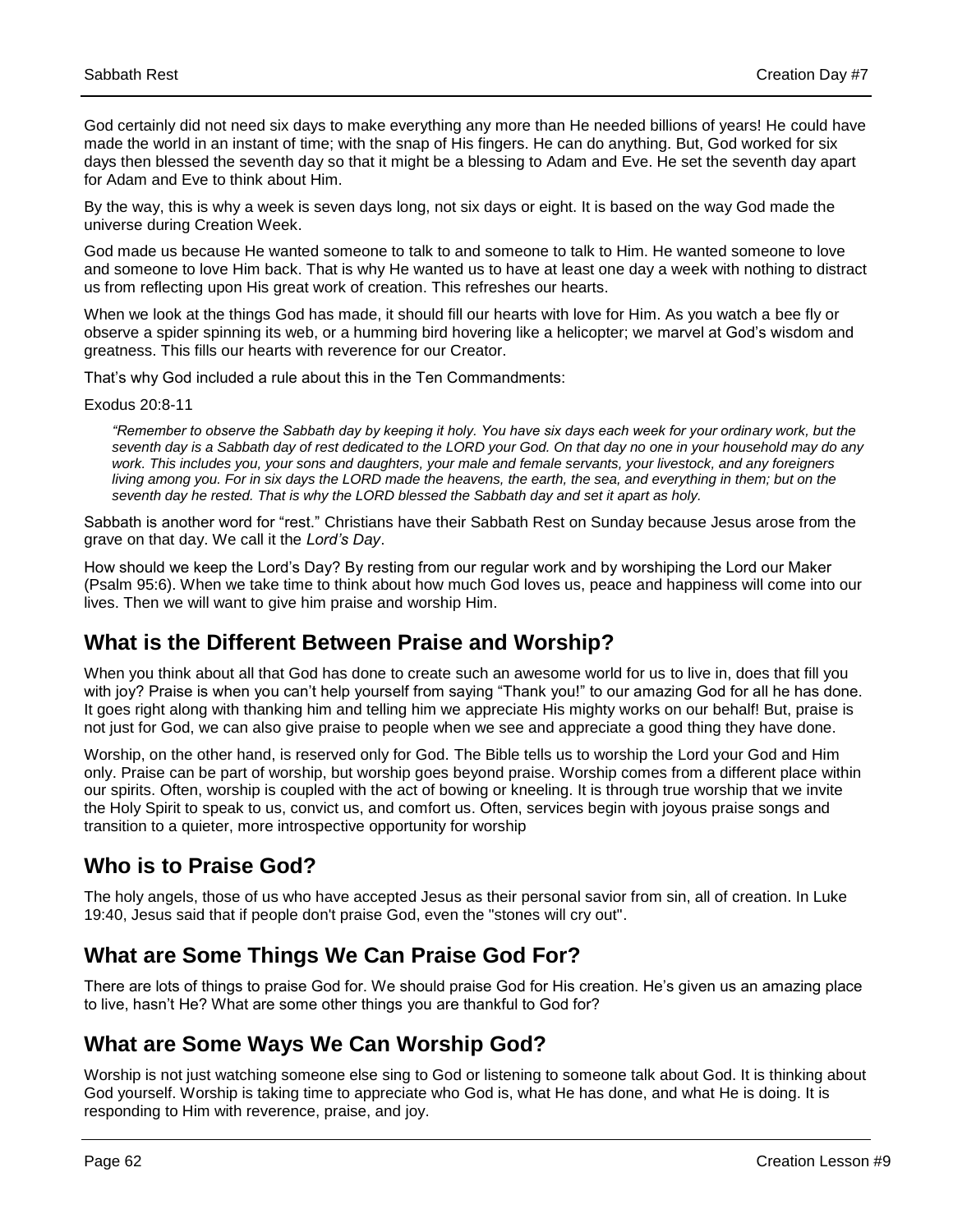The first way we really show God we understand and appreciate Him is to accept gratefully the payment He made for our sins when He sent His Son to die on the cross. Once we accept Jesus as Savior, the Lord Himself comes to live inside us, and we can begin to understand how great and good God truly is. Then, true worship can start.

Just going to church does not mean you are worshiping.

Can you think of ways to worship God?

- Talking to Him in prayer
- Singing God's wonderful character: He is forgiving and merciful and full of love.
- Listening to instruction from God's Word
- Giving money for God's work

You worship by thinking about God as you pray, sing, and learn His Word.

You can worship God anytime, anywhere. You need to learn to go through each day thinking about God and thanking Him for who He is and what He does. You can start each day by thanking Him for a fresh new day. Hum a praise song as you get dressed. As you eat your breakfast each day, think about the banana or egg you're having. Isn't God's creation amazing? As you go about your day, look at God's beautiful sky and trees and flowers and animals.

As you do your schoolwork or your chores, watch your fingers work. Just think! The marvelous God who made you, and all things, goes through your day with you. Tell Him how glad you are for His love.

#### *Worship God in Prayer*

Talk to God and tell Him how wonderful He is.

#### *Worship God in Song*

Singing is a way to worship. Use songs like: *"O, How I Love Jesus," "O Come, Let Us Adore Him,"* or *"God, You're So Good"* to help you tell God that you love and honor Him. Can you think of other songs?

#### *Use God's Word to Help You Worship*

When you read your Bible, you can pray the scriptures back to God in worship. For example, 1 Chronicles 16:34 says, "*Give thanks to the LORD, for he is good! His faithful love endures forever."* When you read that, you want to immediately thank God for His goodness and mercy!

#### *Make Giving an Act of Worship.*

What are some things you can give God? We can give God our time, money, talents, and our hearts. You and I give time to God by doing kind things for others. We give Him money to help people in need and to run the church. How do you think you can give God of your talents? Your heart?

Worship is exciting! Those who make worship a natural part of their daily lives will discover the secret of true and lasting joy.

God gave us a day of rest and worship because He loves us. Let's remember to thank Him for loving us.

## **Closing Prayer**

Psalms are songs we can sing or pray to God. Let's close with Psalm 95:1-3, "*Come, let us sing to the LORD! Let us shout joyfully to the Rock of our salvation. Let us come to him with thanksgiving. Let us sing psalms of praise to him. For the LORD is a great God, a great King above all gods*." In Jesus' name, I pray. Amen.

## **LEARNING CENTERS**

### **Imagination Station**

(Craft Center)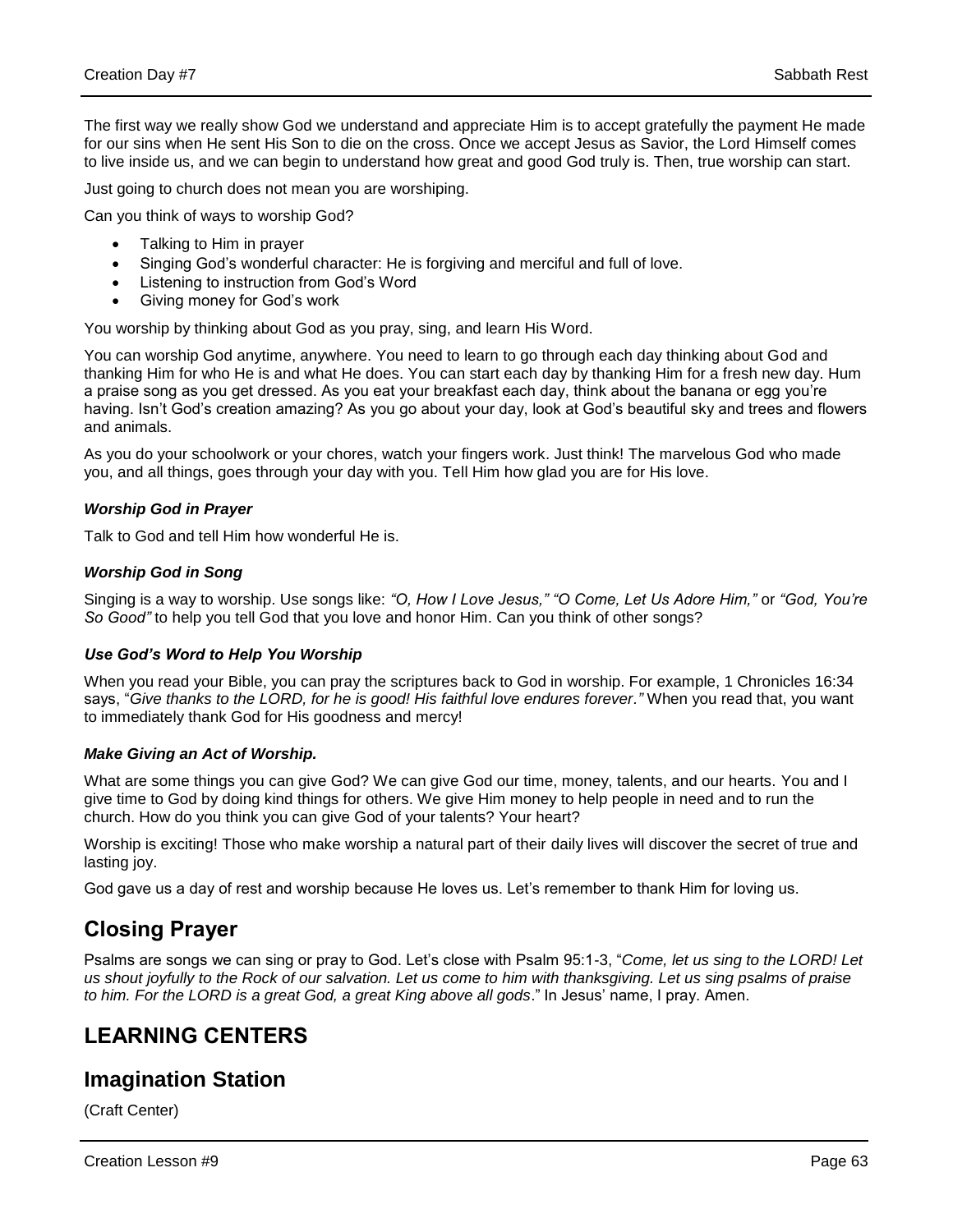#### *Musical Praise Craft*

David praised the Lord by writing the songs we call Psalms in our Bibles. He wrote many of them when he was a shepherd. He may have played a harp or a wind instrument made from a hollow reed when he was out tending the sheep. In the Psalms he wrote, he tells people to get out their musical instruments and worship God with music and dancing! In Bible times, people got together often to celebrate or worship. They used tambourines, cymbals and other instruments.

Here are instructions for making two musical instruments:

#### *1. Tambourine from a paper plate & jingle bells*

Psalm 149:3, "*Praise his name with dancing, accompanied by tambourine and harp*."

#### *Materials*

- Crepe paper streamers
- **Scissors**
- Ruler
- Hole punches
- Chenille wires
- Transparent tape
- Marking pens
- One sturdy paper plate for each child
- Four jingle bells for each tambourine

#### *Preparation*

- Cut chenille wires into 4-inch lengths four for each child.
- Cut crepe paper into 12-inch lengths two for each child.

#### *Procedures*

- Use a hole-punch to punch four holes around edge of the paper plate.
- Thread a chenille wire piece through one of the holes.
- Thread a bell onto the chenille wire.
- Twist the ends of the wire together to secure.
- Repeat the previous three steps to add three more bells to the tambourine.
- Tape streamers to the edge of the tambourine.
- Tap your finger in the center or shake the tambourine to play.

#### *2. Finger Cymbals from large buttons*

In Bible times, cymbals were a popular instrument used to worship God. They were made of metal and were about the size of dinner plates. When two cymbals were hit together they made a loud crashing sound.

Psalm 150:5, "*Praise Him with loud cymbals; praise Him with clashing cymbals*!"

#### *Materials*

For each child:

- Two large buttons with large holes
- Two size 14 rubber bands
- One toothpick





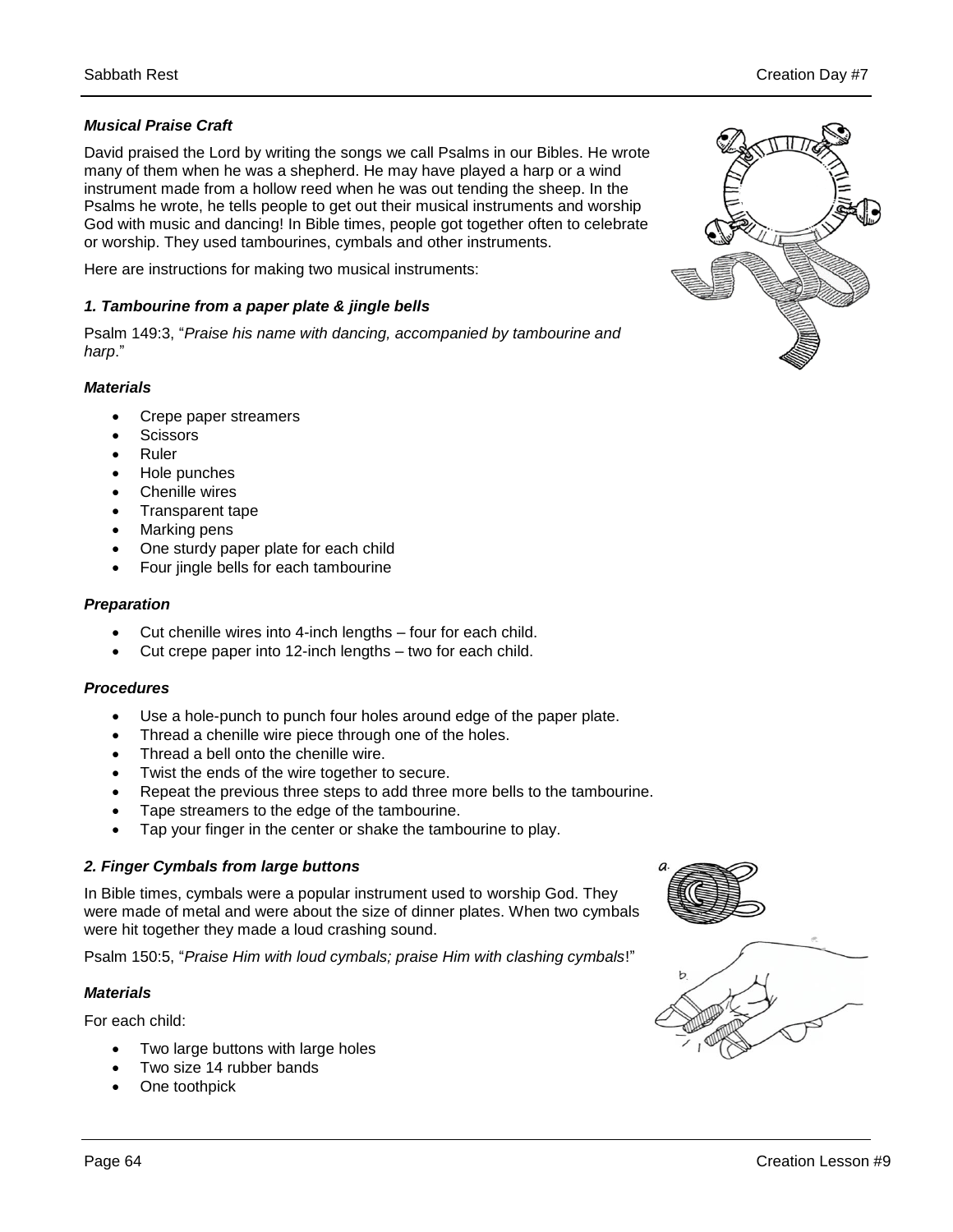#### *Procedures*

- Using the toothpick, thread a rubber band through two holes in button.
- Repeat to make second cymbal.
- To play, fasten cymbals to your fingers and tap out a rhythm.

#### *Sing to the Tune of "Away in a Manger"*

The Lord is right in all of His ways and loving toward all of those He has made. The Lord is near to all who will call and saves and protects those who fear and who fall! (Based on Psalm 145:17-19)

## **Fun House**

#### (Game Center)

Choose one of the following games to review the days of creation:

#### *Sequence game*

Divide children into 2 teams. Have them race to see how quickly they can place the Creation visuals in proper sequence—first to 7th day.

#### *"What is missing?" game*

Arrange Creation visuals on chalkboard ledge. Have the entire group close their eyes while one child removes the visual. When the signal is given to open their eyes, the first child to hold up his hand gets to answer what is missing. He must also say the day of Creation it represents.

#### *"Who Am I?" game*

Pin/tape the name of an object of Creation on the back of each child. Children may move around and ask any question that can be answered with a "yes" or a "no" until they find out what they are. Then, they have to tell the day of Creation names (example: flower—3rd day)

Or, discuss the following questions with your class:

- 1. What is worship? (Worship is singing God's praise, talking to Him in prayer, giving money for God's work, and listening to instruction from God's Word)
- 2. What is the difference between praise and worship? (Praise is the joyful recounting of all God has done for us. It is closely intertwined with thanksgiving as we offer back to God appreciation for His mighty works on our behalf. We can also give praise to our family and friends for things they have done. Praise can be a part of worship, but worship goes beyond praise. Worship comes from a different place within our spirits. Luke 4:8 says that worship should be reserved for God alone. Often, worship is coupled with the act of bowing or kneeling. It is through true worship that we invite the Holy Spirit to speak to us, convict us, and comfort us. Often, services begin with joyous praise songs and transition to a quieter, more introspective opportunity for worship.)
- 3. Why should we praise God? (For His creation, for our salvation, for the promise of heaven, for the blessing of prayer.)
- 4. Why should we worship God? (God alone deserves our worship!)
- 5. Who is to praise God? (The holy angels, those of us who have accepted Jesus as their personal savior from sin, all of creation—even the rocks will cry out!)

## **God's Weird and Wonderful World**

#### (Science Center)

#### *Create a Flute from a drinking straw*

Pinch a straw flat at one end.